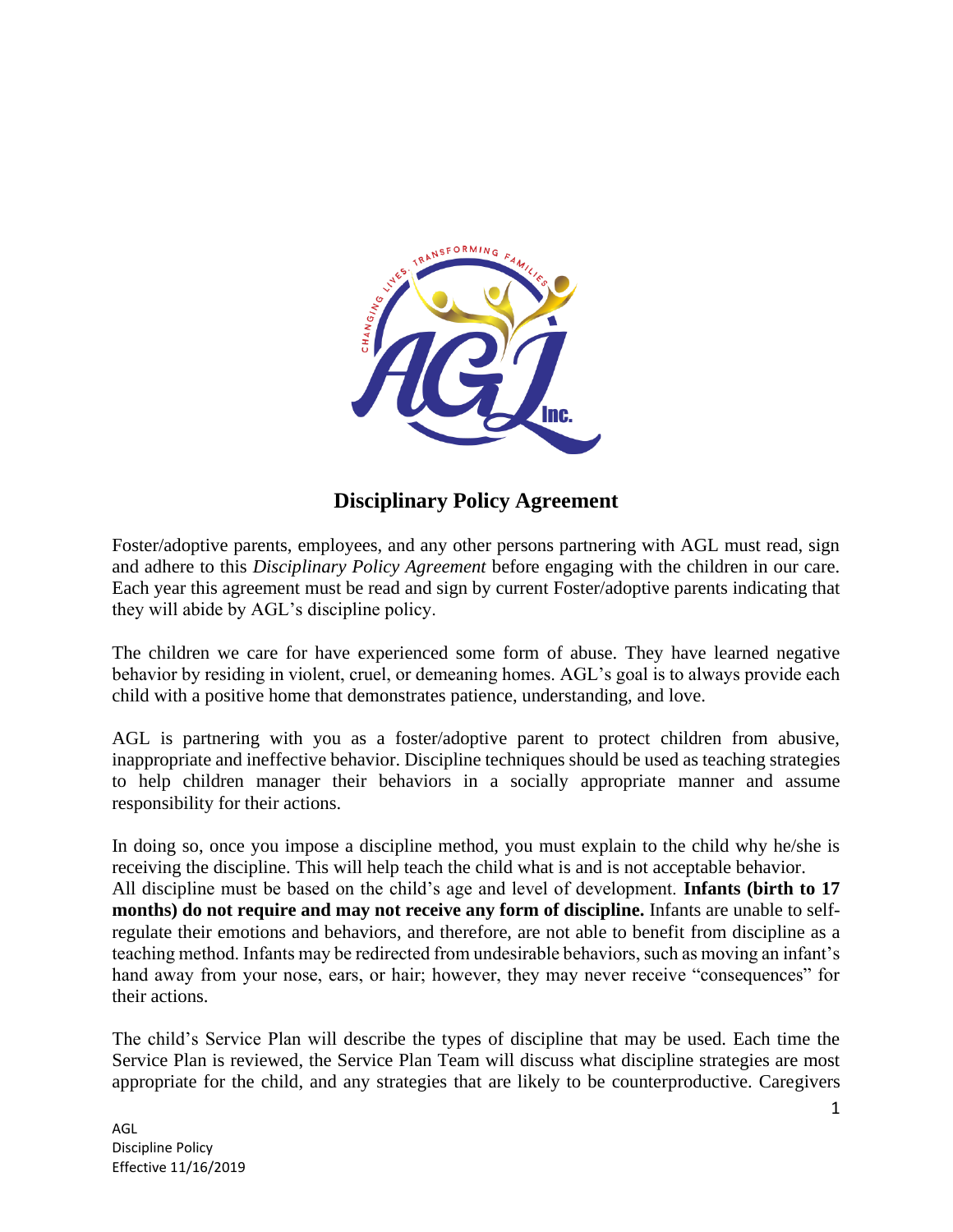must always follow the discipline plan outlined in the child's Service Plan.

Only an approved caregiver, who is familiar with the child's behavior and personality, and who is already known to the child, may discipline a child in care. A child in care may never be disciplined by another child in care or youth, regardless of their relative ages (unless a parenting adolescent is placed in a foster home with their own child).

AGL promotes discipline practices and Behavior Support and Management (BSM) Interventions that encourage respect, healing, and positive behavior using a strength-based, trauma-informed approach that fosters the opportunity for healthy growth and development.

### **Appropriate Discipline Techniques**

Praise and encouragement should be used to guide the child's behavior. Providing the necessary level of supervision is also key to managing the child's behavior. Increasing supervision when a child begins to act out may prevent a worsening of the child's behavior. The goal of behavior management is to prevent misbehaviors by setting up an environment that encourages a child to behave correctly.

**When a child does misbehave, appropriate discipline measures must be used to correct the behavior** include time-in, natural consequences, logical consequences, restriction of privileges, productive work projects, and writing essays.

### **Discipline practices that are non-punitive, developmentally appropriate and based on the needs of each child are required**. AGL's permitted discipline practices include:

- 1.Using kind and understanding discipline techniques that fosters praise and encouragement.
- 2.Rely on simple age-appropriate rules and expectations for appropriate behavior and rewards.
- 3.Ensure that discipline is handled without bias or prolonged delay so that the child understands the relationship between their behavior and the consequences.
- 4.Remove from situation to help the child regain control for reasonable periods of time. When possible, allow child to help establish limitations.
- 5.Be sure that behavioral issues are **treated individually and privately**.

## **Inappropriate Discipline Techniques**

Caregivers must never spank a child in care. Caregivers are prohibited from using any form of corporal punishment with the children in care. Many of the children we care for have experienced or been exposed to physical violence. Using corporal punishment, the background, and experiences of a child in care make the use of corporal punishment an especially terrifying experience. **AGL does not tolerate the use of corporal punishment with any of the children in care.** 

Additionally, children in care may never be pinched, slapped (on the face, hands, or any other body part), or pushed. Obviously, caregivers may not bite, scratch, kick, or hit a child in care. Caregivers may not pull or grab a child's hair or apply a twisting force to a child's limbs. Caregivers may never intentionally cause pain or physical discomfort to a child as a form of discipline. Caregivers may never use "aversive stimuli" (such as making a loud noise or exposing a child to an unpleasant smell) as a form of discipline. **No child of any age may be shaken for any reason.**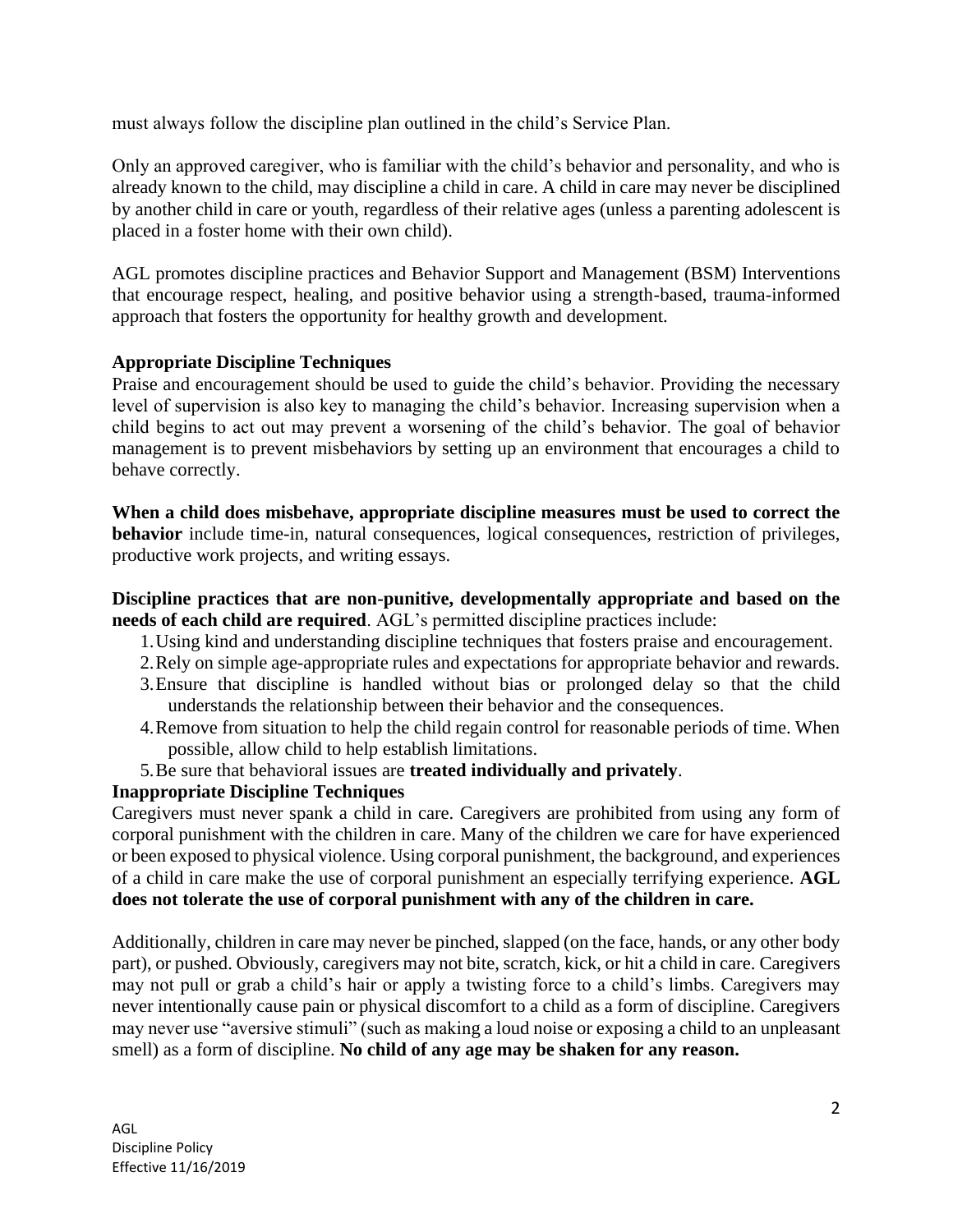AGL's prohibits the following disciplinary approaches:

- 1.Use or threat of corporal, degrading or vindictive punishment (spanking, slapping, shaking, kicking, biting, hitting).
- 2.Humiliation and screaming (use of words or actions that belittle, shame, or degrade the child.
- 3.Use of derogatory remarks or verbal abusive comments regarding the child, or child's biological parents/family (you are stupid, your family is a misfit).
- 4.Threatening child with loss of food, shelter, or any other necessities as a punishment (including, but not limited to using snacks as a reward or punishment, sufficient sleep, clothing, or bedding).
- 5.Keep child out of school.
- 6.Punishment related to toilet training including, but not limited to bet wetting.
- 7. Denying communication or visitation with biological family as a punishment.
- 8.Allowing others, not approved by AGL to discipline child (including a child, unapproved caregiver, or babysitter).
- 9.Punishing child who was not involved in the behavior.
- 10. Denial of services required in the child's service plan.
- 11. Assign physical strenuous exercise or unproductive work solely as punishment or to demean (running laps, sit ups, moving bricks, etc.).
- 12. Requires a child to remain silent for long periods of times.
- 13. Close or lock a child in a closet, shed, room, inside/outside home.
- **14. Discipline of any type is inappropriate and prohibited for infants**.

Caregivers may not require children in care to maintain a certain physical position (such as kneeling or holding their arms above their head), or do physical exercises (such as sit-ups, pushups, or running laps) as a form of discipline. Caregivers may not assign a child unproductive work projects. Caregivers may not require a child in care to be silent or motionless for inappropriately long periods of time. Caregivers may not use or threaten to use a physical restraint as a form of discipline.

Caregivers may never place anything on or in a child's mouth (such as soap or tape) as a form of discipline. Caregivers may not use mechanical restraints on a child (such as tying rope around a child's hands, legs, or any other body part). Caregivers may not place a child in a dark room, bathroom, or closet, or confine a child to a highchair, box, or other furniture as a form of discipline. **Caregivers may never discipline a child for bed-wetting, soiling their clothes, or any other action related to toilet training.**

Caregivers may never ridicule, verbally abuse, yell at, curse at, or threaten any child in care. Caregivers may not make derogatory or humiliating comments about a child in care, or their birth family, ethnic group, or racial group. Caregivers may not use cruel or sarcastic humor. Caregivers may not emotionally reject a child or threaten to have the child removed from their current foster home due to misbehavior. (If a child's behavior causes their foster parents to question their ability to care for the child, they must discuss this with their caseworkers. They may *not* threaten the child with loss of placement in their home. The caseworker will work with the foster parents to support placement in the current home or arrange another placement if the current foster parents are unable to meet the child's needs.)